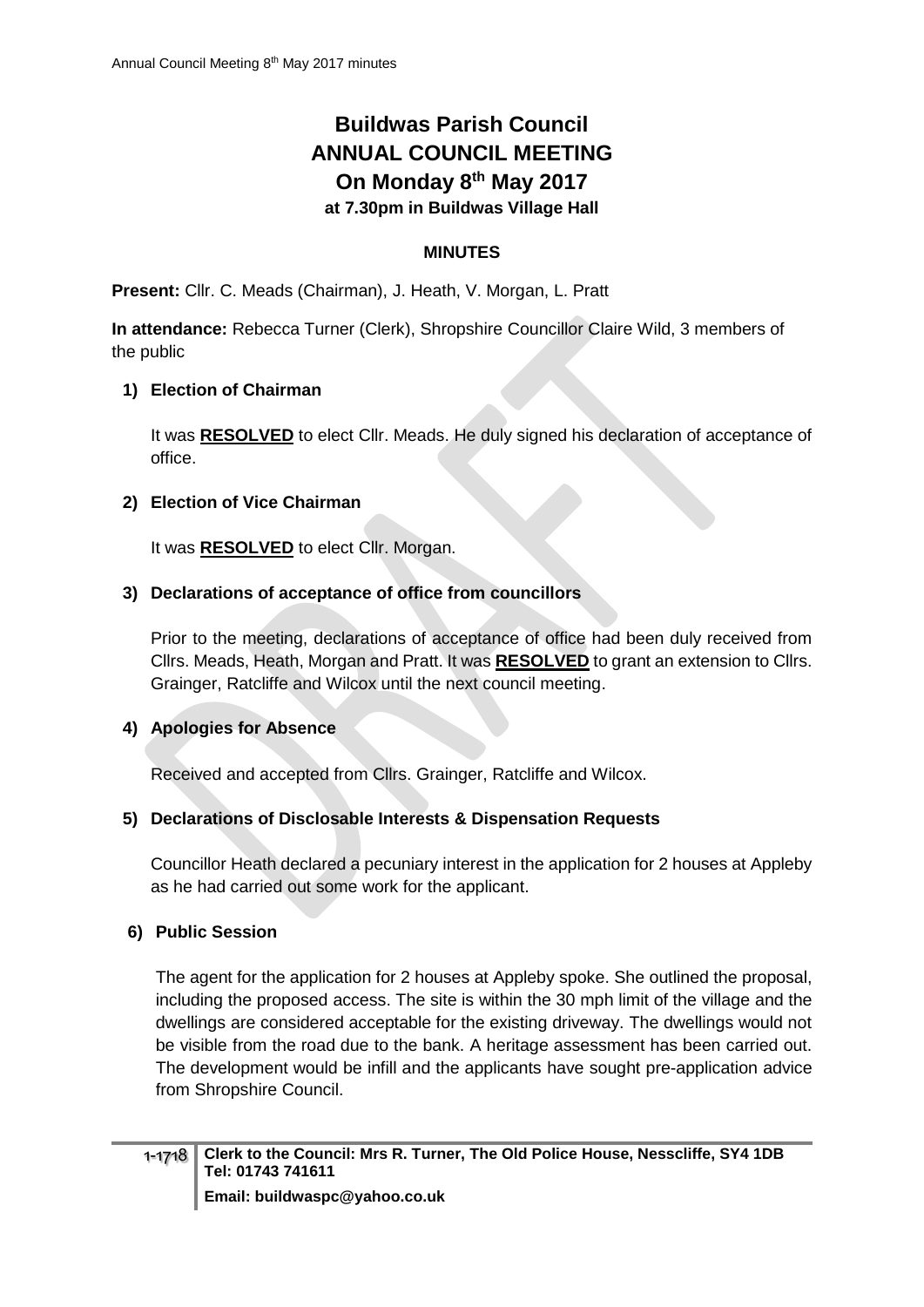# **7) Confirmation and adoption of minutes of the Council meeting held on 7 th March 2017**

It was **RESOLVED** to adopt the minutes.

#### **8) Matters arising from the minutes**

None.

#### **9) Shropshire Councillor report**

Cllr. Wild gave a brief report. Adult social care costs remain a major challenge for Shropshire Council

#### **10) Police Report**

From March to April 2017, the following crimes had been reported:

| Assault: 1       | Theft: 2                    | Burglary Other: 0    |
|------------------|-----------------------------|----------------------|
| Vehicle Crime: 0 | <b>Criminal Damage: 1</b>   | Burglary Dwelling: 0 |
| Other: 1         | Road Traffic Incident: 0    | Road Collision: 0    |
| ASB Personal: 0  | <b>ASB Environmental: 7</b> | ASB Nuisance: 0      |

#### **11) Matters arising – for information only**

The clerk advised that she had received an email in regard to an EIA for Ironbridge Power Station which was noted.

#### **12) Annual review of policies, procedures and committee appointments**

It was **RESOLVED** to adopt the following:

- a)Code of Conduct & Dispensations policy
- b)Standing Orders
- c) Financial Regulations
- d)Risk Assessment & Assets Register
- e)Gifts & Hospitality Policy/Register
- f) FOI Policy

**Email: buildwaspc@yahoo.co.uk**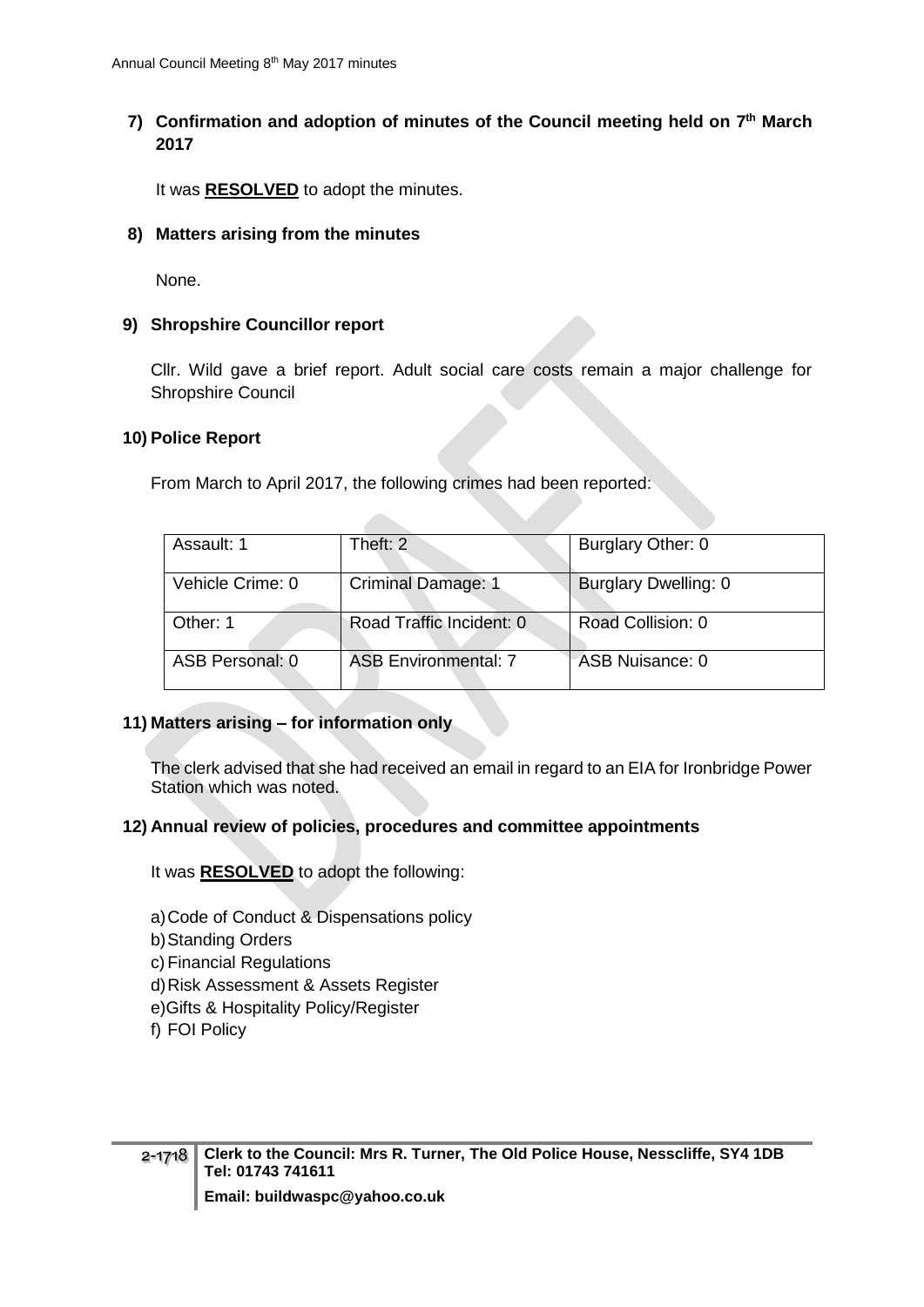g) Appointment of members to outside committees

It was **RESOLVED** to make the following appointments:

- LJC Cllr. Morgan
- Shropshire Hills AONB Partnership Cllr. Meads
- h) General Power of Competence

It was **RESOLVED** that the council met the criteria and it therefore adopted the General Power of Competence.

#### **13) Playground**

#### **(i) ROSPA inspection**

The signs are currently being made. It was reported that the fence is missing a pale and that the bench has been burnt. It was agreed to ask Cllr. Wilcox to repair these items

#### **14) Highways Matters**

#### **(i) Buildwas Speed Management Report**

The council were in receipt of this report which set out how Shropshire Council proposed to address the community concern raised regarding speeding in the village. It was **RESOLVED** to make the following comments:

- 30 mph zone to be extended further as shown on the parish council's amendment to the map.
- Gateways to be installed at the Leighton end of the village
- It is not critical that gateways are provided at the eastern end of the village.
- Support the provision of another VAS sign.

## **(ii) LED street lights**

It was reported that the lights have now been installed and positive feedback has been received from residents.

## **15) Finance**

- *a) Approval of 2016/17 end of year accounts*
	- Section 1 Annual Governance Statement 2016/17 of Annual Return **- RESOLVED** to approve.
	- Section 2 Accounting Statements 2016/17 of Annual Return **RESOLVED** to approve.

| 3-1718   Clerk to the Council: Mrs R. Turner, The Old Police House, Nesscliffe, SY4 1DB<br>Tel: 01743 741611 |
|--------------------------------------------------------------------------------------------------------------|
| <b>Email: buildwaspc@yahoo.co.uk</b>                                                                         |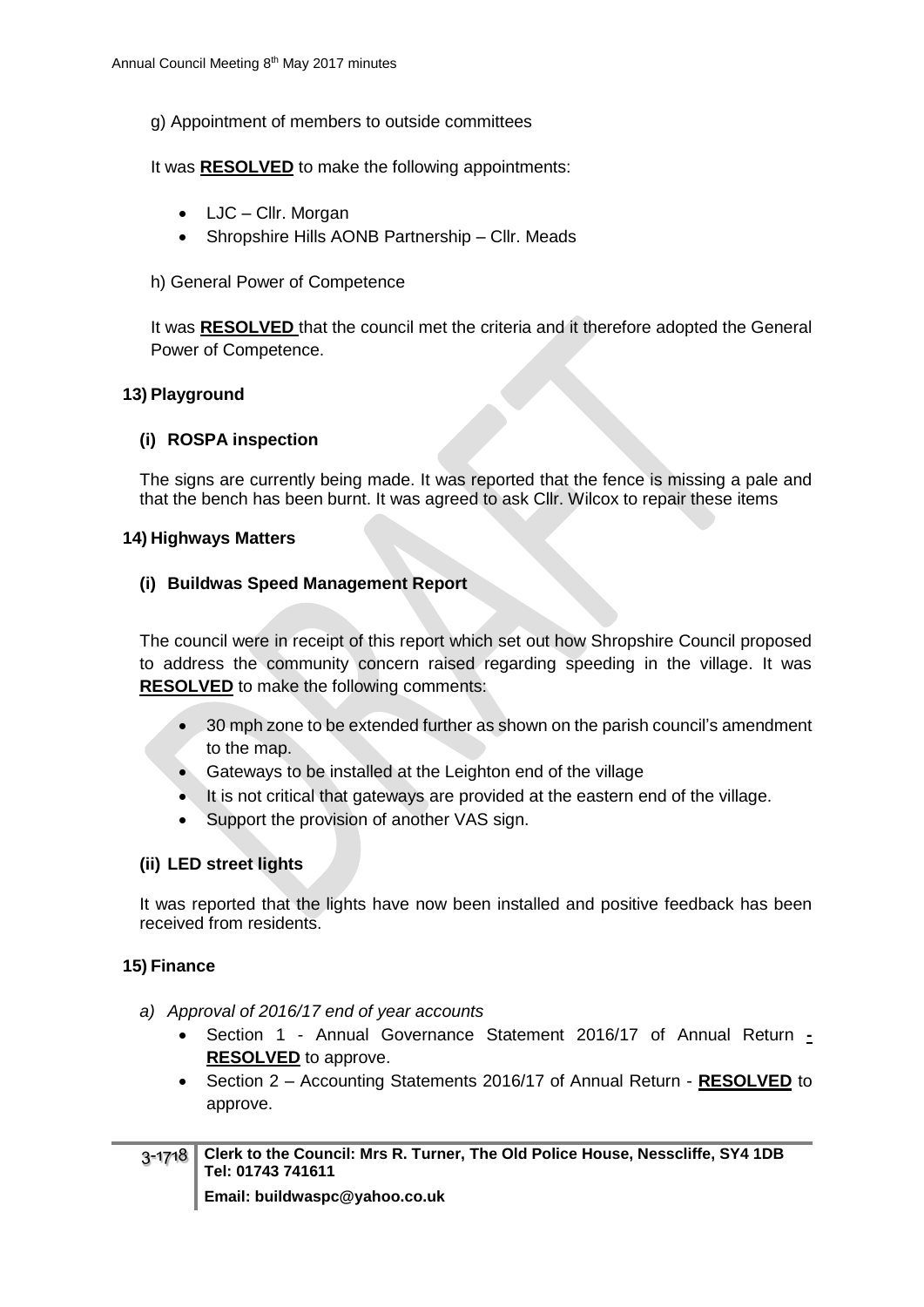- End of year bank reconciliation and budget report **RESOLVED** to approve, the end of year balance being £6991.26.
- Internal auditor's report **RESOLVED** to note and no actions needed.

# *b) Accounts for payment*

It was **RESOLVED** to approve the following payments:

| Ref                   | No    | Payee                           | <b>Item</b>        | <b>Net</b> | <b>VAT</b> | <b>Gross</b> |
|-----------------------|-------|---------------------------------|--------------------|------------|------------|--------------|
| P4-1718               | 483*  | <b>Best Host</b>                | Website            | £12.00     | £0.00      | £12.00       |
| P5-1718               | 484** | Sign & Poster                   | Play area signs    | £64.00     | £12.80     | £76.80       |
| P6-1718               | 485   | J Griffiths                     | Internal audit     | £50.00     | £0.00      | £50.00       |
| P7-1718               | 486   | <b>SALC</b>                     | Membership fee     | £142.56    | £0.00      | £142.56      |
| P8-1718               | 487   | R Turner                        | <b>Expenses</b>    | £39.62     | £0.00      | £39.62       |
| P9-1718               | 488   | <b>Buildwas Village</b><br>Hall | Room hire          | £180.00    | £0.00      | £180.00      |
| P <sub>10</sub> -1718 | 489   | <b>EON</b>                      | <b>LED</b> lights  | £1200.00   | £240.00    | £1440.00     |
| P11-1718              | 490   | <b>Shropshire Council</b>       | Playing field rent | £10.00     | £0.00      | £10.00       |

\**Previous cheque no 482 made out incorrectly and void*

*\*\*Previous cheque no 483 lost and void*

# *c) Payments already made*

It was **RESOLVED** to approve the following payments already made:

| Ref                  | <b>No</b> | Payee         | <b>Item</b>         | <b>Net</b> | <b>VAT</b> | Gross   |
|----------------------|-----------|---------------|---------------------|------------|------------|---------|
| P <sub>1</sub> -1718 | DD        | <b>NPower</b> | Electricity         | £1.35      | £0.07      | £1.42   |
| P <sub>2</sub> -1718 | DD        | <b>NPower</b> | Electricity         | £77.95     | £3.90      | £81.85  |
| P3-1718              | <b>SO</b> | Turner        | <b>Salary April</b> | £161.71    | £0.00      | £161.71 |

*d) Income received:*

| Ref                  | <b>Pavee</b>              | ltem               | Amount   |
|----------------------|---------------------------|--------------------|----------|
| R <sub>1</sub> -1718 | SALC                      | Transparency Grant | £999.98  |
| R <sub>2</sub> -1718 | <b>Shropshire Council</b> | Precept            | £5948.11 |

# **16) Planning applications**

- *a) Notifications & updates on previously reported applications*
- (i) 16/04412/FUL Buildings At Former Buildwas Mill, Much Wenlock Road, Buildwas, Telford, Shropshire - Restoration and conversion of all buildings to form five units of lettable tourist accommodation to include erection of one new build unit and two single storey extensions, one with roof balcony; installation of doors/windows and roof lights; formation of parking areas and landscaping scheme *Awaiting Decision*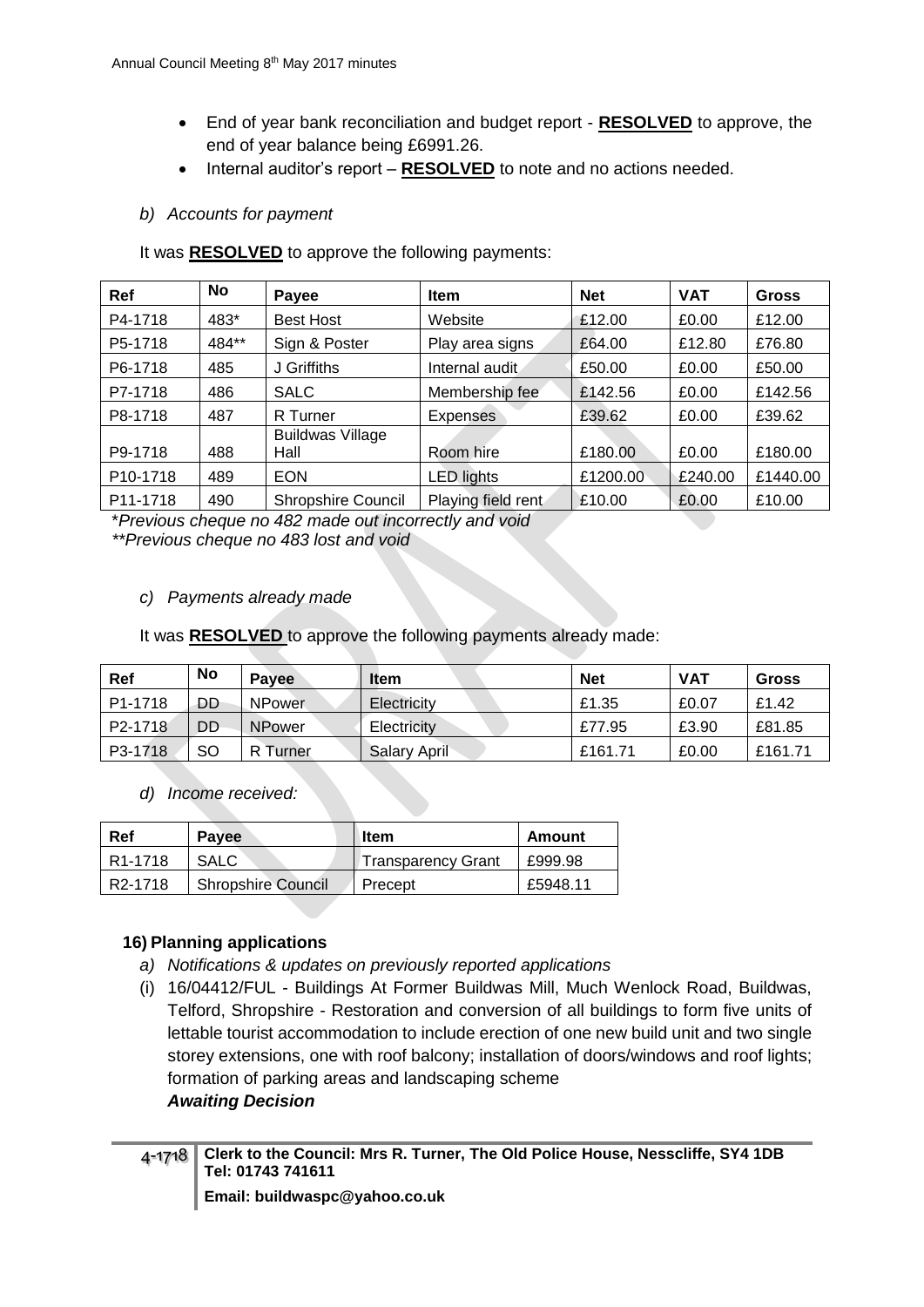(ii) 16/05379/FUL - Proposed Fishermans Cabin, Buildwas, Shropshire - Erection of detached building to provide two separate cabins of accommodation for overnight use by fishermen

#### *Permission Granted*

- *b) Planning applications for comment*
- (i) 17/01948/OUT Appleby, Buildwas, Telford, Shropshire,TF8 7BX Outline application for the erection of 2no dwellings with associated access

*Cllr. Heath left the room.*

It was RESOLVED to support this application as it is an appropriate infill development and in accordance with the community cluster designation. This support is subject to the subsequent detailed application(s) being in keeping with the surrounding area.

*Cllr. Heath returned to the room.*

#### **17) Correspondence**

Routine correspondence was noted.

#### **18) Parish Matters**

- *a) Updates on matters previously reported*
- (i) Website

Domain name is being transferred. The login details will be given to Councillor Grainger and it was agreed just to use text as the logo and a photo for the header.

(ii) Spillways, Devils Dingle

It was **RESOLVED** that Cllr. Meads would write to Shropshire Wildlife Trust seeking information in regard to the following:

- If the complete site has been sold off
- If there are any agreements or covenants re the site obliging a future landowner to keep the site as a nature reserve of any kind?
- Are there any SSSIs or any long term conservation obligations covering the site falling, as it does, within the designated Wrekin Forest area?
- *b) New parish matters*
- (i) Proposal for PROW through Ironbridge Power Station

It was **RESOLVED** to support this proposal put forward by Telford and East Shropshire Ramblers.

| 5-1718   Clerk to the Council: Mrs R. Turner, The Old Police House, Nesscliffe, SY4 1DB<br>Tel: 01743 741611 |
|--------------------------------------------------------------------------------------------------------------|
| Email: buildwaspc@yahoo.co.uk                                                                                |